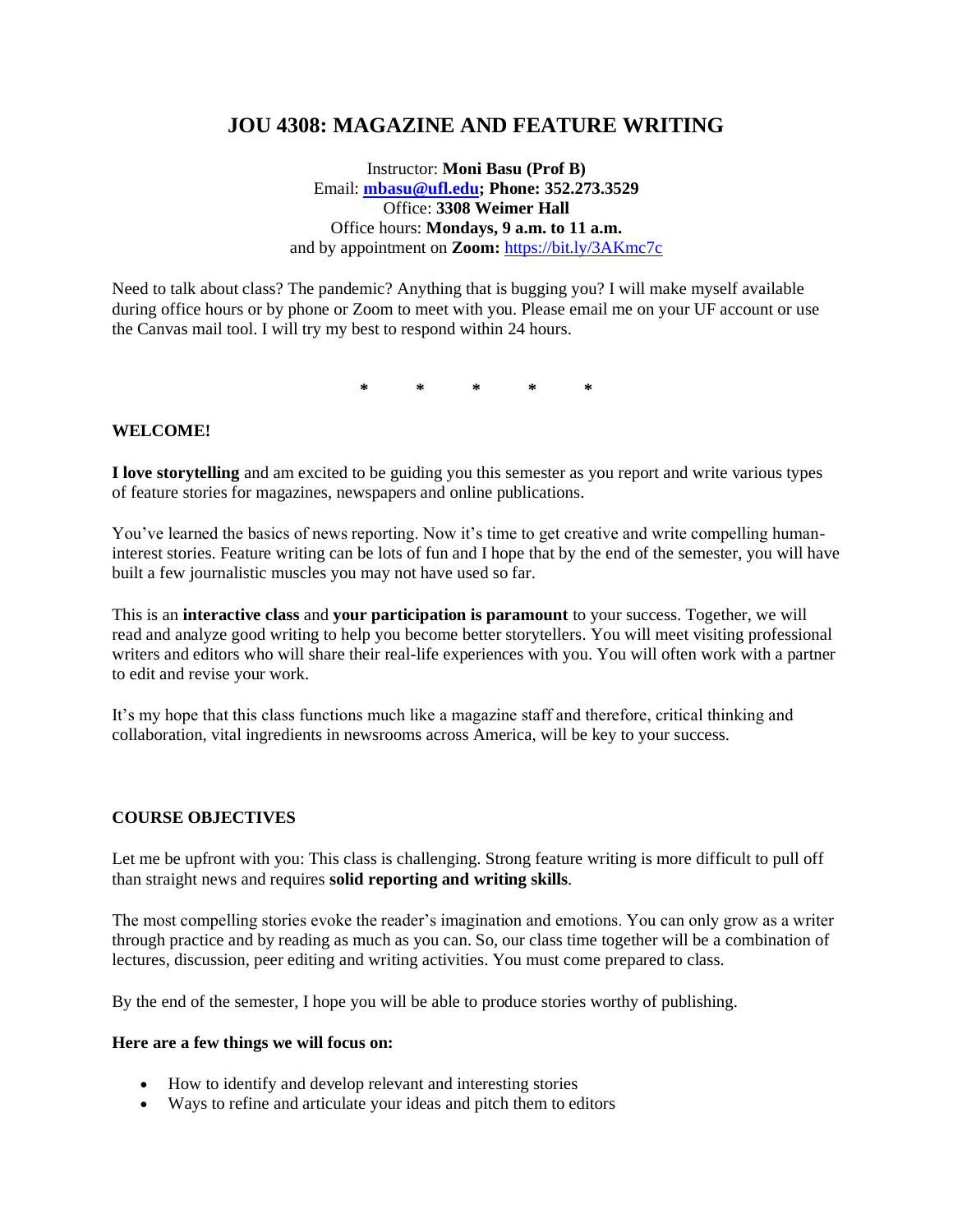- Framing and focusing your story
- Making sure your reporting is fair and balanced and includes diverse voices
- Techniques for conducting detailed reporting and high-yield interviews
- Powerful writing that is clear, concise and vivid
- Using sensory details and metaphors
- Developing your own style and voice
- Good story structure and organization
- The importance of recognizing your audience
- How to self-edit and give constructive feedback to others
- How to receive peer feedback, revise drafts, fact-check and very importantly, meet deadlines

You are expected to stay up to date with the news and occasionally, you will be quizzed on current events. You cannot get strong ideas for stories unless you know what is happening in the world around you. You will also be assigned a magazine to read throughout the semester.

The book for this class is *Writing Tools: 50 Essential Strategies for Every Writer* by Roy Peter Clark. It is available on Bookshop.org, Amazon and other online sellers.

You must have access to *The Associated Press Stylebook***,** 2019 or later.

Recommended but not required: *On Writing Well***,** by William Zinsser

You will also be doing a lot of other readings, mostly from magazines and online publications, which will be posted in Canvas on a weekly basis. You cannot improve your writing unless you read, read and read some more. You will be required to post on Canvas reflections on the readings and must do so by the designated deadline.

Please **open an account on Medium.com**, where you may publish your stories if you are unable to place them elsewhere.

### **Prerequisites**

You must have taken Professor Mike Foley's JOU 3101 and preferably, Professor Herb Lowe's multimedia reporting class. You must have **strong reporting and writing skills** in order to succeed.

#### **Minimum technology requirements**

The University of Florida expects students to acquire appropriate computer hardware and software. For this class, you must have Zoom capability, a smartphone or a recording device, and Microsoft Word. You will be required to download the Canvas app on your phone and turn on notifications.

### **COURSE POLICIES**

#### **Accuracy, fairness and style**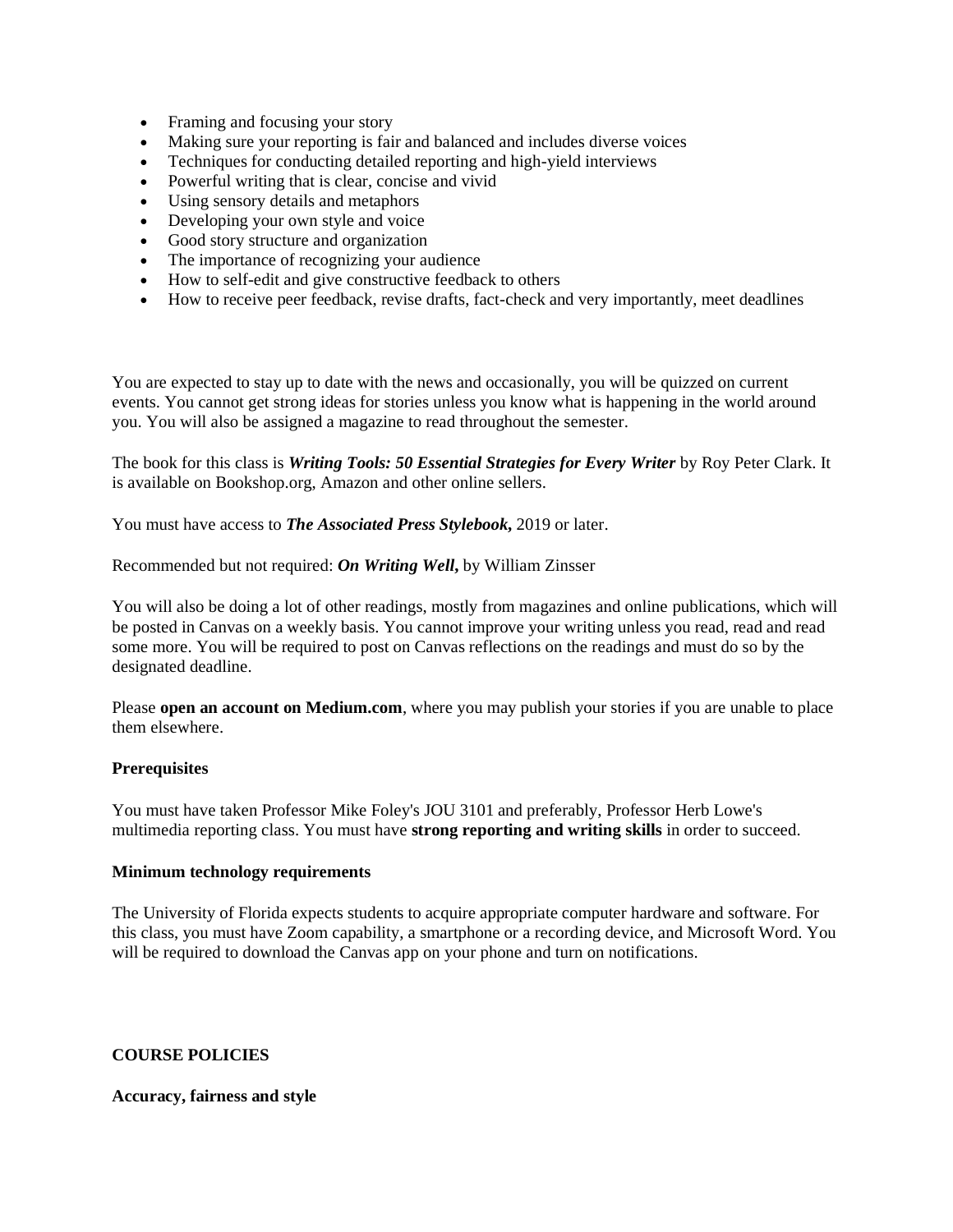This is a class in journalism and while you are encouraged to take creative liberties with your writing, your stories must be factually correct and void of any errors. **You must review your stories and double check every fact.** That includes the names of people, places and organizations. You are expected to have a strong command of spelling and grammar and will lose points (at my discretion) for mistakes. Your copy should be clean and polished when you turn it in. All your assignments must adhere to AP style. You will lose points for every style, spelling and grammar error in your writing assignments.

You are expected to have a strong command of spelling and grammar and **will lose points for mistakes**. Your copy should be clean and polished when you turn it in. You are also expected to engage in storytelling that is **fair, complete and based on information gathered from diverse sources.** A greater understanding of societal differences will help you become reporters who are sensitive, culturally aware and better equipped to write across differences. Please pay attention to diversity in your reporting.

### **Professionalism, honesty and integrity**

The media plays a vital role in our democracy. The public depends on journalists for news and a deeper understanding of the world around them. As such, there is nothing more important than our honesty, fairness and transparency. I cannot stress this enough: **Plagiarism, fabrication and conflicts of interest**  will not be tolerated, and you will FAIL the class and lose credibility as a journalist. By now, I'm sure all of you know the basic ethics code of journalism. But just in case: Plagiarism is stealing someone else's ideas or work, including copy from the Internet. Fabrication is the use of invented information or the falsification of material. Conflicts of interest include writing about your roommate, boyfriend, parents, business partners or others with whom you have close relationships or financial ties without divulging those connections. If you are unsure about whether you are facing a conflict of interest, please discuss with me. You are expected to abide by the UF Honor Code, which you can read here: <https://sccr.dso.ufl.edu/process/student-conduct-code/>

You are expected to act like a professional journalist. You should demonstrate initiative; establish priorities; interact professionally with instructors, peers and classmates; deal with unusual reporting challenges and more.

### **Deadlines**

In the world of professional journalism, **meeting deadlines is mandatory** as it will be in this class. Deadlines will be clearly noted in Canvas, usually by the end of the day on the deadline date. (That's 11:59 p.m.) After that, your piece will be considered a day late and you will lose points unless you have cleared it with me. Please submit your assignments as **Microsoft Word files** (NOT PDFs) through Canvas. **Do not send me links to One Drive or Google Drive.** The name of each file should begin with your last name and contain the name of the assignment. Example: SmithScene1.

### **Attendance and participation**

This is not a lecture **class but a writing workshop.** My hope is that you will learn much from our in-class writing and discussions. You are encouraged to be self-directed and take responsibility for your learning. We are a small class that meets once a week. As such, your attendance is mandatory.

### [catalog.ufl.edu/UGRD/academic-regulations/attendance-policies/](http://catalog.ufl.edu/UGRD/academic-regulations/attendance-policies/)

Please note that participation doesn't just mean speaking a lot; you will be judged on the quality of what you say and how focused you are in class, even when you are not speaking. You will be required to post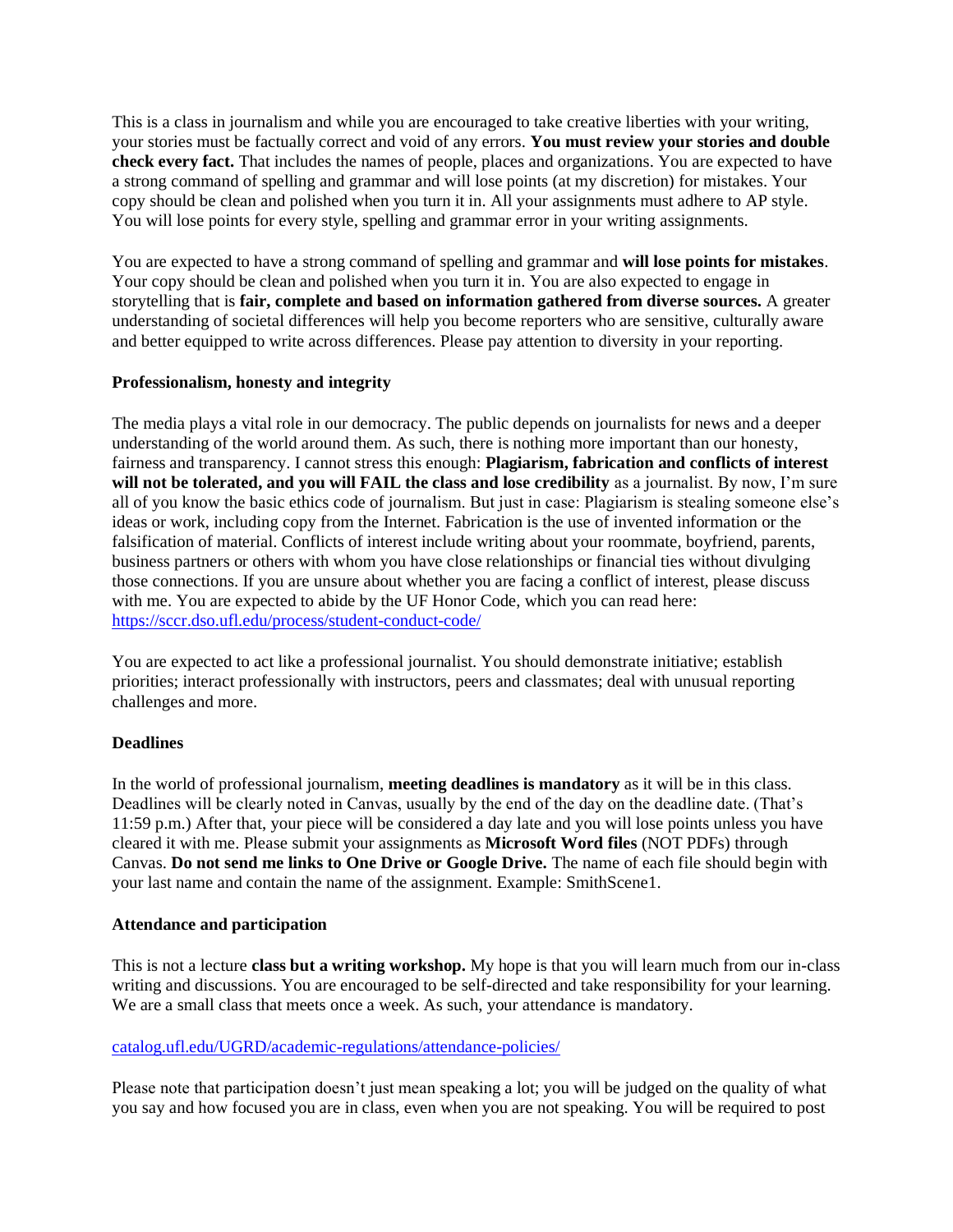comments on the Canvas discussion board for this class. Your insights and comments should be respectful to all.

Writers learn from one another, so you are expected to come to class each week **fully prepared** to participate in activities and discussions. Because your contribution is important, class participation makes up 200 points of your final grade. Of those, 100 points are for class discussions and exercises. You will lose 25 points for every unexcused absence. Absences for serious illness, family emergencies and other urgent matters will be excused only if you speak with me before class begins. If you need to miss multiple classes, you will be required to provide appropriate documentation of the problem. You will still be responsible for submitting on time all assignments on their due dates and for material covered in class. Instructions for all assignments will be given in class so it's in your best interest to make it to class each week.

### **Communication**

Journalists are in the business of communication and you **must communicate** with me in this class. **You must check your UF email and Canvas** regularly for discussions and announcements. **You should download the Canvas app on your phone and turn on notifications.**

If you are having problems with your assignments, you must email me immediately and not wait until class to discuss them. Good communication is extremely important, especially during the pandemic when we will not be able to meet in person. I am here to help you but cannot unless you let me know.

### **GRADING POLICY**

I will make every effort to have each assignment graded and posted in a timely manner.

**Personal essay (800-1,000 words): 200 points** 

**In-depth feature or profile (1,500 words): 300 points**

**Feature writing report: 100 points**

**Magazine report: 100 points**

**Other writing assignments: 200 points** (This includes Canvas discussions, in-class writing and quizzes. Points delineation TBD)

**In-class participation and discussion: 100 points**

**Grading Scale**

**Letter Grade % Equivalency GPA Equivalency A** 93-100% 4.0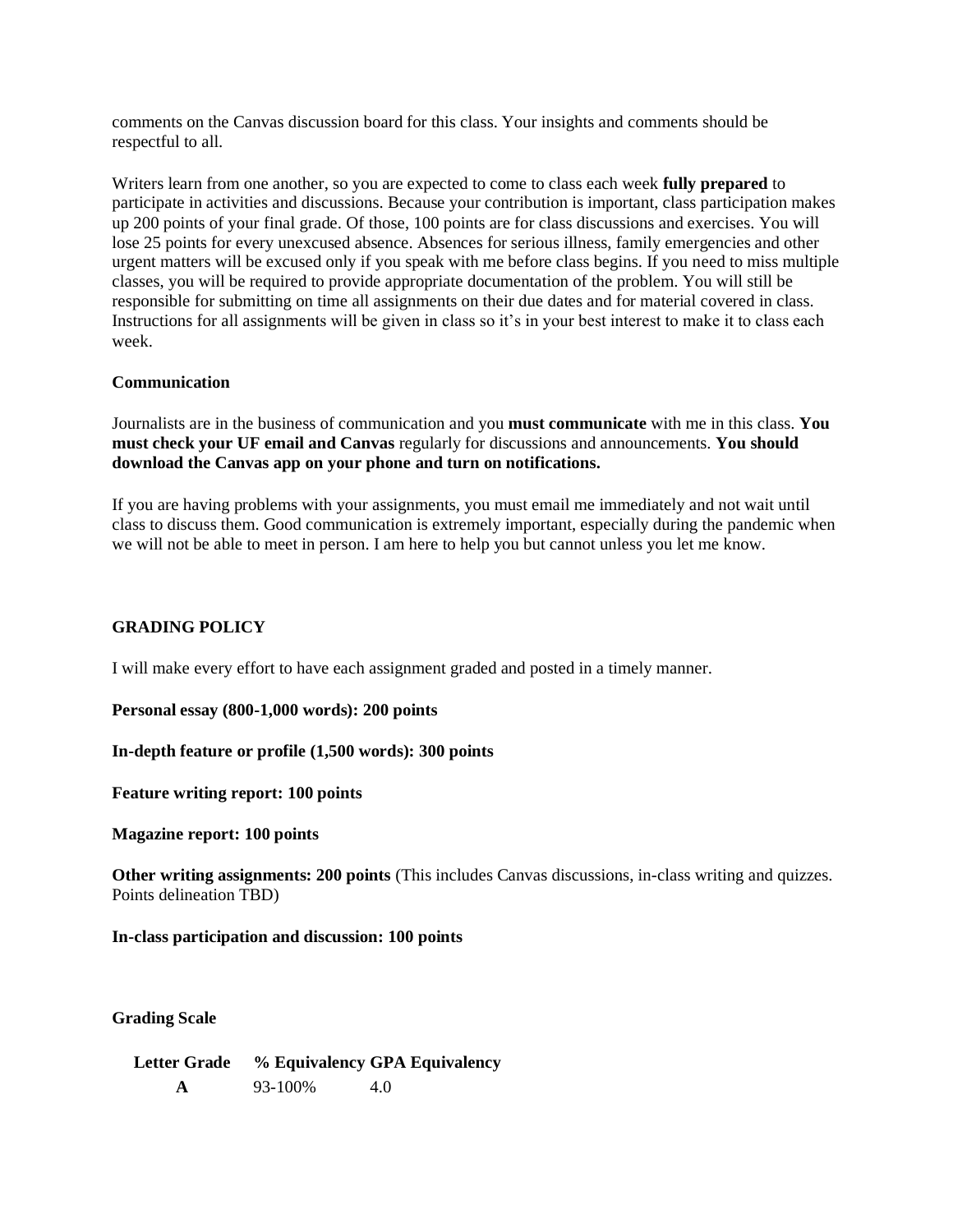| <b>Letter Grade</b>               |             | % Equivalency GPA Equivalency |
|-----------------------------------|-------------|-------------------------------|
| $A -$                             | $90 - 92%$  | 3.67                          |
| $B+$                              | $87 - 89\%$ | 3.33                          |
| B                                 | $83 - 86\%$ | 3.00                          |
| <b>B-</b>                         | $80 - 82\%$ | 2.67                          |
| $C+$                              | 77 – 79%    | 2.33                          |
| $\mathbf C$                       | $73 - 76\%$ | 2.00                          |
| $\mathbf{C}$                      | $70 - 72\%$ | 1.67                          |
| $D+$                              | $67 - 69\%$ | 1.33                          |
| D                                 | $63 - 66\%$ | 1.00                          |
| D-                                | $60 - 62%$  | .67                           |
| <b>E, I, NG, S-U, WF</b> $0-59\%$ |             | 0.00                          |

See the [current UF grading policies](https://catalog.ufl.edu/ugrad/current/regulations/info/grades.aspx) for more information.

### **DIVERSITY AND INCLUSION**

**Please take careful note of this section of the syllabus.** These are principles that have always been extremely important to me and given the current climate in the United States, I believe them to be critical.

The UF Department of Journalism embraces a commitment toward an intellectual community enriched and enhanced by diversity along a number of dimensions. UF journalism courses are expected to help foster an understanding of the diversity of peoples and cultures and of the significance and impact of mass communications in a global society.

One of the topics we will be discussing in this class is how to report stories – **with empathy** -- about people who are vastly different from you or people who have been underrepresented in every segment of society, including in the media. By that I mean not only differences in **race, ethnicity, gender or sexual orientation but also class, age, religion, nationality, disability, culture and other visible and nonvisible differences.** I consider our differences to be a great asset and this class is intended to realize the greatest potential of that asset. You will be exposed to a diverse array of reading materials and speakers.

I will show the utmost respect for you, no matter your background or perspective, and I expect that you will do the same for me as well as your fellow students. I hope to foster a Zoom classroom environment in which you will feel free to voice your thoughts and opinions without fear, intimidation, embarrassment, or shame. Please let me know if you have any thoughts on how to improve inclusivity or if someone or something has made you feel uneasy.

Diversity in journalism is vital, as we have seen from issues that have surfaced over the last few months over police killings and the mass protests in American cities and towns. I expect you to engage in storytelling that is fair, complete and based on information gathered from diverse sources. That means conducting interviews that may feel uncomfortable or daunting even. But that is a fundamental objective of this class and I hope you will lean on me and your classmates to help you navigate the reporting process.

#### **ABOUT ME**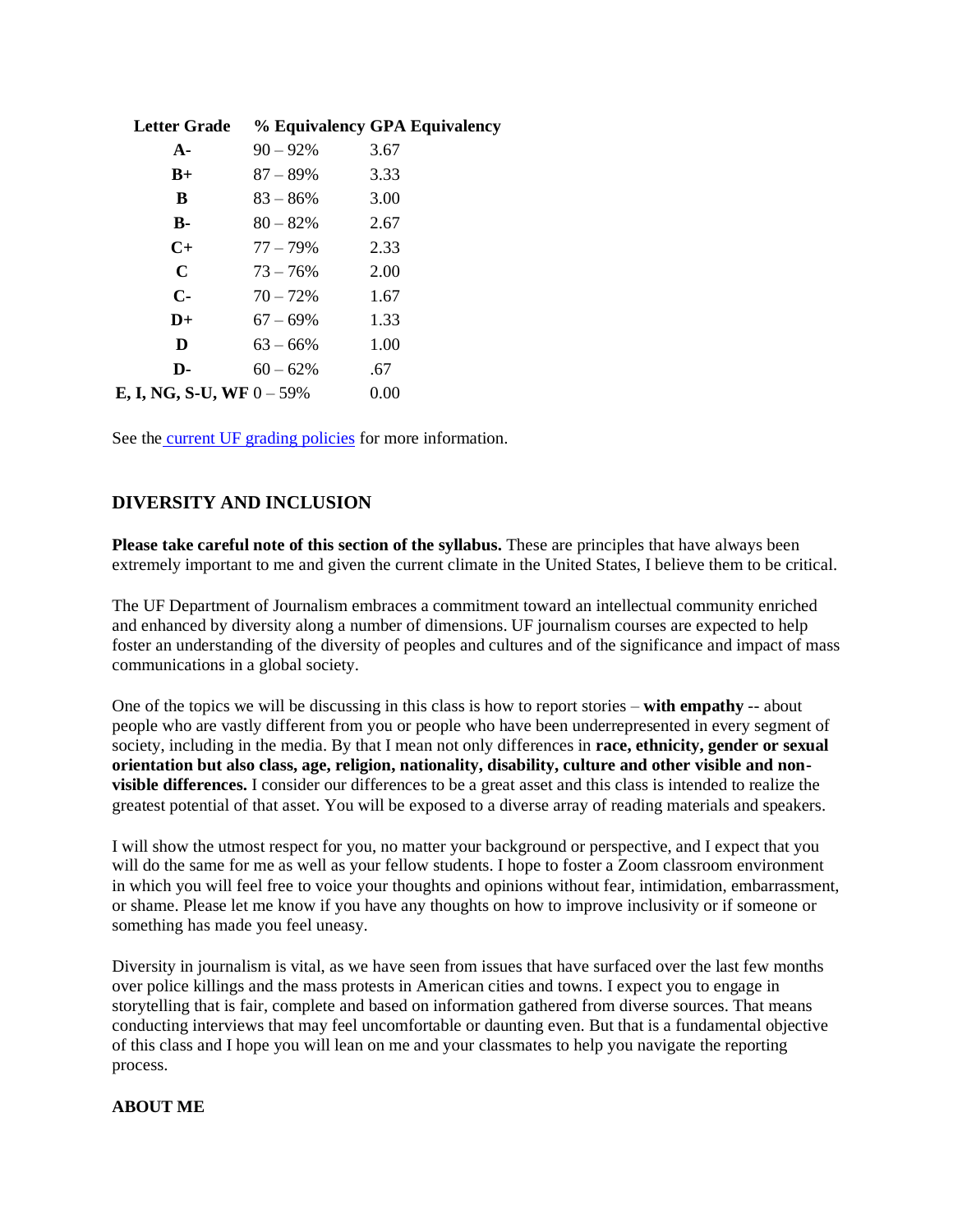If you are an intrepid reporter, you will have Googled me by now. I began my career as a journalist in Tallahassee (home of that "other" university) and have been reporting and editing now for 37 years. I covered presidential elections, hurricanes, earthquakes and the Iraq War since its inception in 2003. On several trips, I was embedded with the U.S. Army and earned the moniker, Evil Reporter Chick -affectionately, of course. My e-book, *Chaplain Turner's War* (2012, Agate Publishing) grew from a series of stories on an Army chaplain at war. I'm not a superhero but I was featured in Marvel Comics' "Civil War" series. Most recently, I was a senior writer at CNN. I began teaching at UF in 2018 and in 2020, I was named the Undergraduate Teacher of the Year. I also teach in a low-residency MFA program in narrative media at the University of Georgia.

Most students at UF know me as Prof B. Those who have taken my class will tell you that I love storytelling and am here to help you become better writers. I want you to reach out and ask for help. I will make myself available.

You can find me on:

#### **www. monibasu.com**

**Twitter: @TheMoniBasu**

#### **Instagram: @evilreporterchick**

And my journalist **Facebook page:<https://bit.ly/2KCXScJ>**

(I'm not doing the **TikTok thing,** though I have an account to see what you are up to.)

### **UF POLICIES**

#### **University Policy on Accommodating Students with Disabilities:**

Students with disabilities requesting accommodations should first register with the Disability Resource Center (352-392-8565[, www.dso.ufl.edu/drc](http://www.dso.ufl.edu/drc)) by providing appropriate documentation. Once registered, students will receive an accommodation letter that must be presented to the instructor when requesting accommodation. Students with disabilities should follow this procedure as early as possible in the semester.

#### **University Policy on Academic Conduct:**

UF students are bound by The Honor Pledge which states, "We, the members of the University of Florida community, pledge to hold ourselves and our peers to the highest standards of honesty and integrity by abiding by the Honor Code. On all work submitted for credit by students at the University of Florida, the following pledge is either required or implied: "On my honor, I have neither given nor received unauthorized aid in doing this assignment." The Honor Code

[\(http://www.dso.ufl.edu/sccr/process/student-conduct-honor-code/\)](http://www.dso.ufl.edu/sccr/process/student-conduct-honor-code/) specifies a number of behaviors that are in violation of this code and the possible sanctions. Furthermore, you are obligated to report any condition that facilitates academic misconduct to appropriate personnel. If you have any questions or concerns, please consult with the instructor or TAs in this class.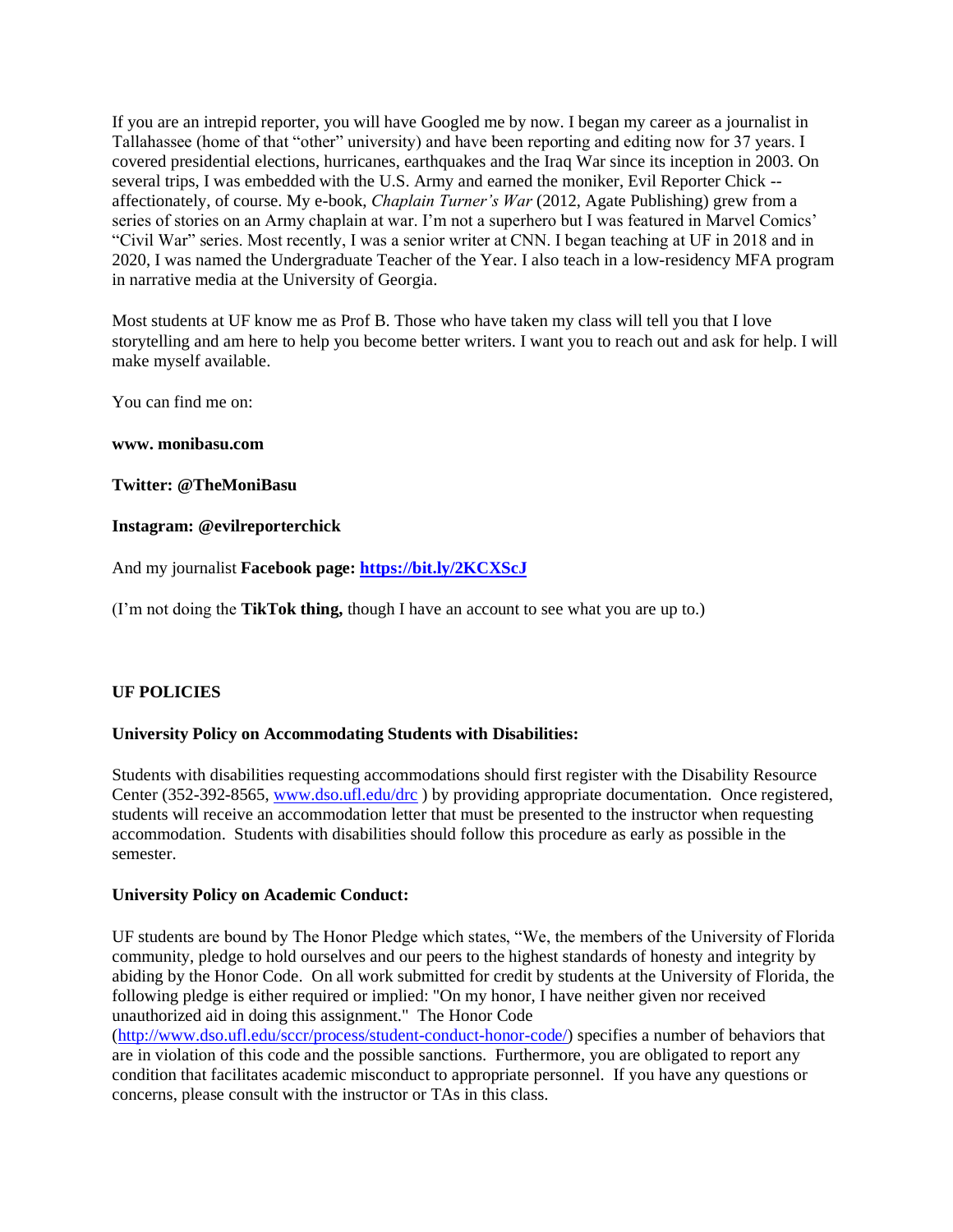### **Communication Courtesy:**

All members of the class are expected to follow [rules of common courtesy](http://teach.ufl.edu/wp-content/uploads/2012/08/NetiquetteGuideforOnlineCourses.pdf) during, before and after class, in all email messages, threaded discussions, and chats.

### **GETTING HELP**

### **Technical Difficulties:**

For issues with technical difficulties for Canvas, please contact the UF Help Desk at:

- [http://helpdesk.ufl.edu](http://helpdesk.ufl.edu/)
- $\bullet$  (352) 392-HELP (4357)
- Walk-in: HUB 132

Any requests for make-ups due to technical issues should be accompanied by the ticket number received from the Help Desk when the problem was reported to them. The ticket number will document the time and date of the problem. You should e-mail your instructor within 24 hours of the technical difficulty if you wish to request a make-up.

### **Health and Wellness**

- **U Matter, We Care**: If you or someone you know is in distress, please contact umatter @ufl.edu, 352-392-1575, or visit [umatter.ufl.edu](http://umatter.ufl.edu/) to refer or report a concern and a team member will reach out to the student in distress.
- **Counseling and Wellness Center:** Visit [counseling.ufl.edu](http://counseling.ufl.edu/) or call 352-392-1575 for information on crisis services as well as non-crisis services.
- **Student Health Care Center:** Call 352-392-1161 for 24/7 information to help you find the care you need, or visit [shcc.ufl.edu.](http://shcc.ufl.edu/)
- **University Police Department**: Visit [police.ufl.edu](http://police.ufl.edu/) or call 352-392-1111 (or 9-1-1 for emergencies).
- **UF Health Shands Emergency Room/Trauma Center:** For immediate medical care in Gainesville, call 352-733-0111 or go to the emergency room at 1515 SW Archer Road, Gainesville, FL 32608; [ufhealth.org/emergency-room-trauma-center.](http://ufhealth.org/emergency-room-trauma-center)

# **ACADEMIC AND STUDENT SUPPORT**

**Career Connections Center:** 352-392-1601. Career assistance and counseling services [career.ufl.edu/.](http://career.ufl.edu/)

- **Library Support:** Various ways to receive assistance with respect to using the libraries or finding resources[. cms.uflib.ufl.edu/ask](http://cms.uflib.ufl.edu/ask)
- **Teaching Center:** 352-392-2010 General study skills and tutoring: [teachingcenter.ufl.edu/](http://teachingcenter.ufl.edu/)
- **Writing Studio:** 352-846-1138. Help brainstorming, formatting, and writing papers: [writing.ufl.edu/writing-studio/](http://writing.ufl.edu/writing-studio/)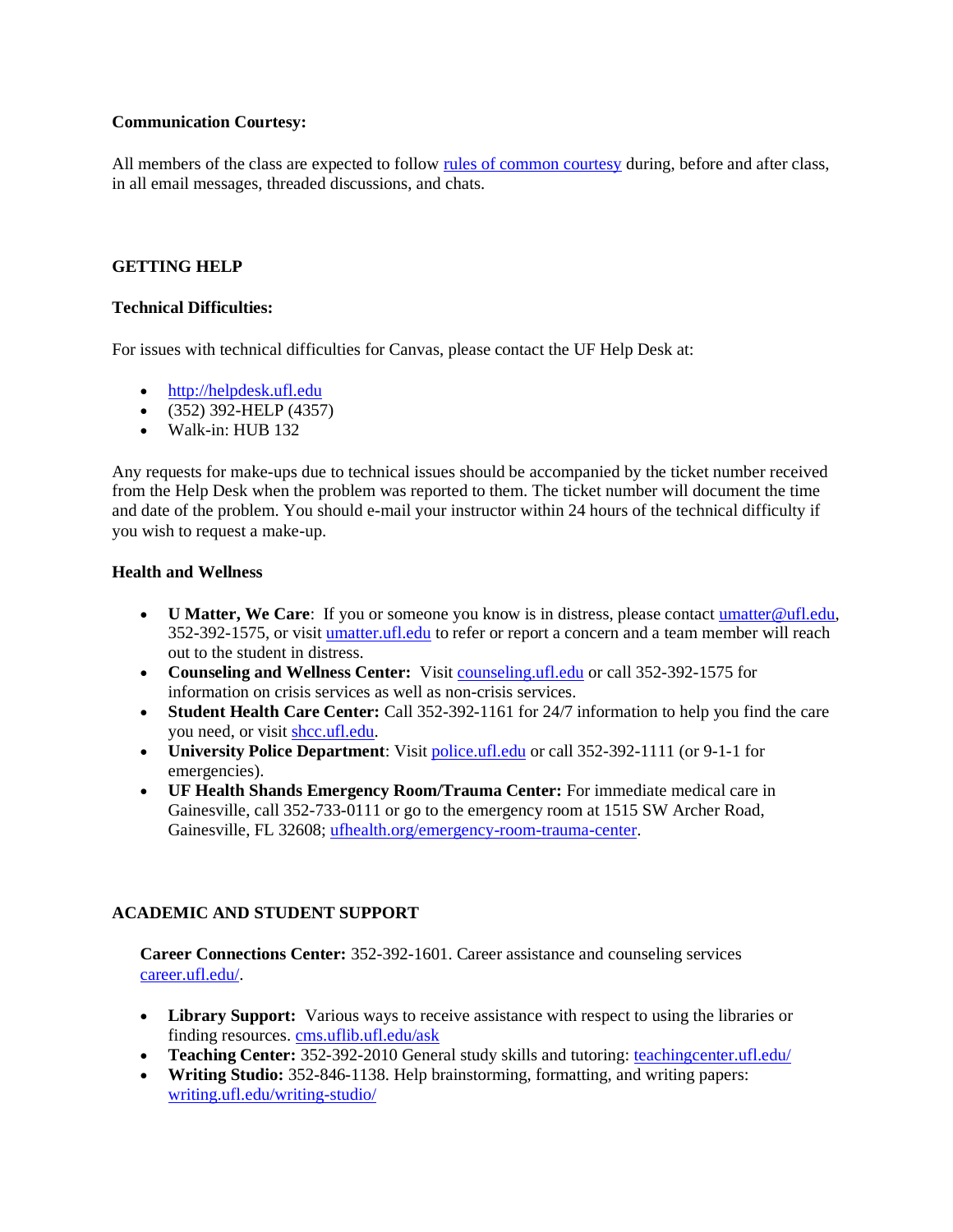# **COURSE EVALUATIONS**

Students are expected to provide professional and respectful feedback on the quality of instruction in this course by completing course evaluations online via GatorEvals. Guidance on how to give feedback in a professional and respectful manner is available at [https://gatorevals.aa.ufl.edu/students/.](https://gatorevals.aa.ufl.edu/students/) Students will be notified when the evaluation period opens, and can complete evaluations through the email they receive from GatorEvals, in their Canvas course menu under GatorEvals, or via [https://ufl.bluera.com/ufl/.](https://urldefense.proofpoint.com/v2/url?u=https-3A__ufl.bluera.com_ufl_&d=DwMFAg&c=sJ6xIWYx-zLMB3EPkvcnVg&r=y2HjEMjRMHJhfdvLrqJZlYczRsfp5e4TfQjHuc5rVHg&m=WXko6OK_Ha6T00ZVAsEaSh99qRXHOgMNFRywCoehRho&s=itVU46DDJjnIg4CW6efJOOLgPjdzsPvCghyfzJoFONs&e=) Summaries of course evaluation results are available to students at [https://gatorevals.aa.ufl.edu/public](https://gatorevals.aa.ufl.edu/public-results/)[results/.](https://gatorevals.aa.ufl.edu/public-results/)

### **TIPS FOR SUCCESS**

You will do well in this class if you:

- Read, read, read. And keep up with the news. This will help generate story ideas.
- Don't wait to do your reporting all at once. Pace yourself. Be prepared for unresponsive sources.
- Keep your notes organized. Transcribe interviews as soon as you conduct them.
- Schedule writing time for yourself when you can be relaxed and feel your "zen."
- Write drafts and revise them.
- Read ALL of the course materials carefully.
- Ask for help or clarification of the material if you need it. Ask for help if you need it. Do not wait to ask questions! Waiting to ask a question might cause you to miss a due date.
- Do your work well before the due dates. Sometimes things happen. If your computer goes down when you are trying to submit an assignment, you'll need time to troubleshoot the problem.
- To be extra safe, back up your work to an external hard drive, thumb drive, or through a cloud service.
- Participate in class.

# **PRIVACY AND ACCESSIBILITY**

For information about the privacy policies of the tools used in this course, see the links below:

- Instructure (Canvas)
	- o [Privacy Policy](https://www.instructure.com/policies/privacy)
	- o [Accessibility](https://www.instructure.com/canvas/accessibility)
- Zoom
	- o [Privacy Policy](https://zoom.us/privacy)
	- o [Accessibility](https://zoom.us/accessibility)
	- YouTube (Google)
		- o [Privacy Policy](https://policies.google.com/privacy)
		- o [Accessibility](https://support.google.com/youtube/answer/189278?hl=en)
- Microsoft
	- o [Privacy Policy](https://privacy.microsoft.com/en-us/privacystatement)
	- o [Accessibility](https://www.microsoft.com/en-us/accessibility/office?activetab=pivot_1%3aprimaryr2)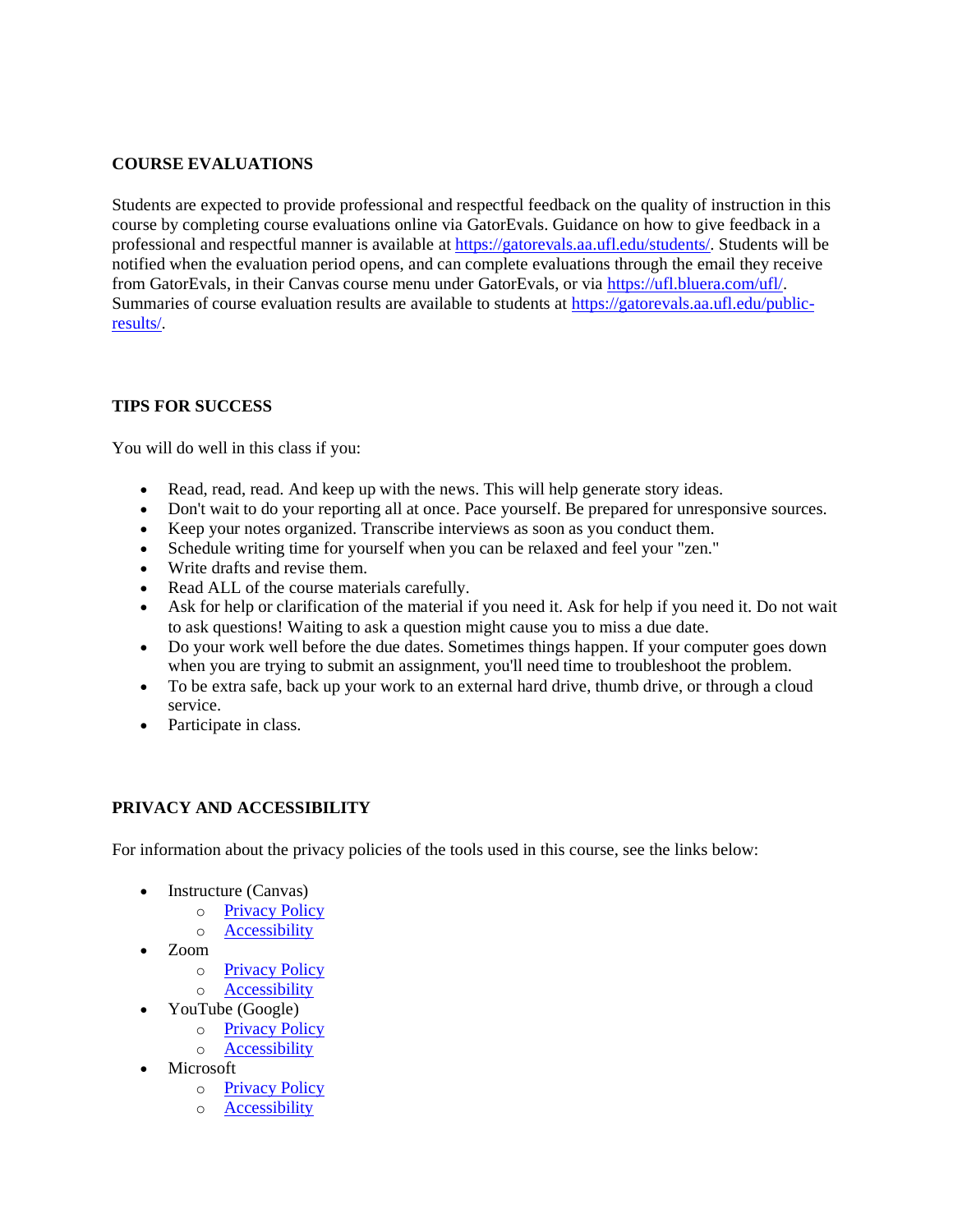- Adobe
	- o [Privacy Policy](https://www.adobe.com/privacy/policy.html)

## **COVID-RELATED PRACTICES**

In response to COVID-19, the following policies and requirements are in place to maintain your learning environment and to enhance the safety of our in-classroom interactions.

- You are expected to wear approved face coverings at all times during class and within buildings.
- This course has been assigned a physical classroom with enough capacity to maintain physical distancing (6 feet between individuals) requirements. Please utilize designated seats and maintain appropriate spacing between students. Please do not move desks or stations.
- Sanitizing supplies are available in the classroom if you wish to wipe down your desks prior to sitting down and at the end of the class.
- Follow your instructor's guidance on how to enter and exit the classroom. Practice physical distancing to the extent possible when entering and exiting the classroom.
- If you are experiencing COVID-19 symptoms (guidance from the CDC on symptoms of [coronavirus\)](https://www.cdc.gov/coronavirus/2019-ncov/symptoms-testing/symptoms.html), please use the UF Health screening system and follow the instructions on whether you are able to attend class. Find more information in the [UF Health guidance on what to do if](https://coronavirus.ufhealth.org/screen-test-protect/covid-19-exposure-and-symptoms-who-do-i-call-if/)  [you have been exposed to or are experiencing Covid-19 symptoms.](https://coronavirus.ufhealth.org/screen-test-protect/covid-19-exposure-and-symptoms-who-do-i-call-if/)
- Course materials will be provided to you with an excused absence, and you will be given a reasonable amount of time to make up work. Find more information on the [university attendance](https://catalog.ufl.edu/UGRD/academic-regulations/attendance-policies/)  [policies.](https://catalog.ufl.edu/UGRD/academic-regulations/attendance-policies/)

### **SCHEDULE**

This is **an estimation** of how we will proceed this semester and it is **subject to change** depending on guest speakers and other needs of the class. Some reading assignments are listed below; others will be assigned later as the semester progresses. All readings and assignments should be completed by start of class on the due date.

### **Week 1, August 23:**

Introductions and syllabus. The Real You. Please upload before class a photo that you believe shows the essence of you.

• **Read for August 30 class:** Part 1, *Writing Tools*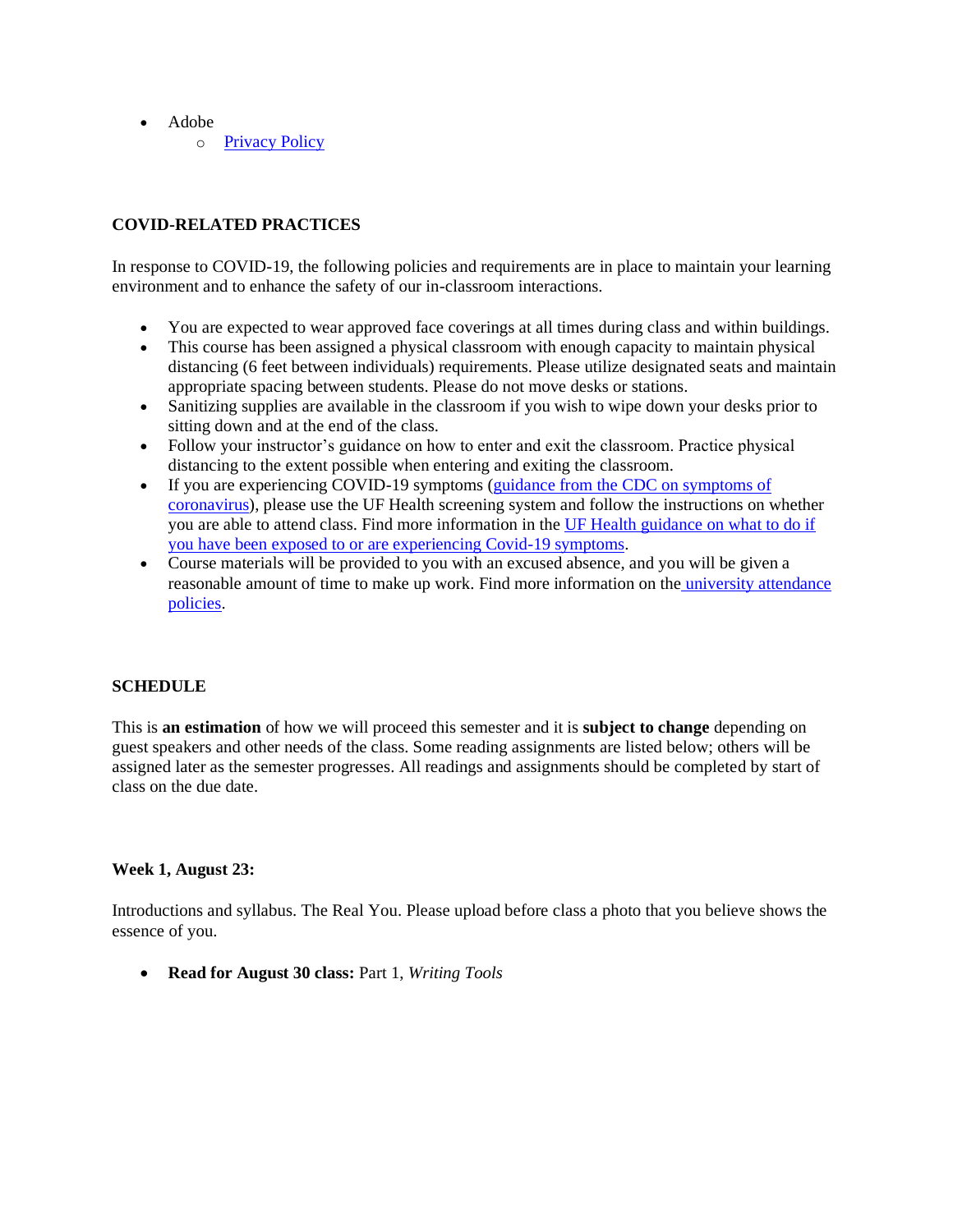### **Week 2, August 30:**

How is a feature story different than news? We will discuss different types of feature stories including the personal essay.

- **Read for September 13 class:** "Dumb Kids' Class" by Mark Bowden: <https://www.theatlantic.com/magazine/archive/2012/06/dumb-kids-class/308981/>
- **Listen to this episode of the** "Modern Love," podcast by the New York Times. <https://www.nytimes.com/2019/11/20/style/modern-love-podcast-greta-gerwig.html>

### **Week 3, September 6:**

**LABOR DAY!** There is no class today. Enjoy the holiday but think about your essay ideas.

### **Due on September 13:**

- Come to class with an idea for your essay. Be prepared to discuss.
- **Writing assignment:** Read an essay in one of these magazines: New York Times Magazine, The Atlantic, Bitter Southerner, New Yorker, The New Republic, Outside Magazine or Vanity Fair. Write 300 words about why you liked it. Submit on Canvas. 20 points

**Week 4, September 13:** What is an essay? How to structure one successfully. Discussion of Mark Bowden essay and Modern Love. Pitch your essay idea in class.

- **In class today:** Quiz 1. 10 points
- **Assignment:** You should be reporting your personal essay this week

**Week 5, September 20:** How to write clearly and concisely. Show don't tell.

- **In-class assignment:** Rewrite sentences for clarity. On paper. 20 points.
- **Reading assignment:** Part 2, *Writing Tools*
- **Due September 26:** First draft of your essay. Submit on Canvas and bring two sets of printed copies of your essay with you to class.

**Week 6, September 27:** Writing a profile.

- **Reading assignment:** "She's one of China's biggest stars. She's also transgender" by Vivian Wang and Joy Dong. https://www.nytimes.com/2021/07/16/world/asia/china-transgender-jinxing.html
- "Dead Man Walking nun: 'Botched' executions unmask a botched system" by Moni Basu. <https://www.cnn.com/2014/08/06/us/executions-dead-man-walking-nun/index.html>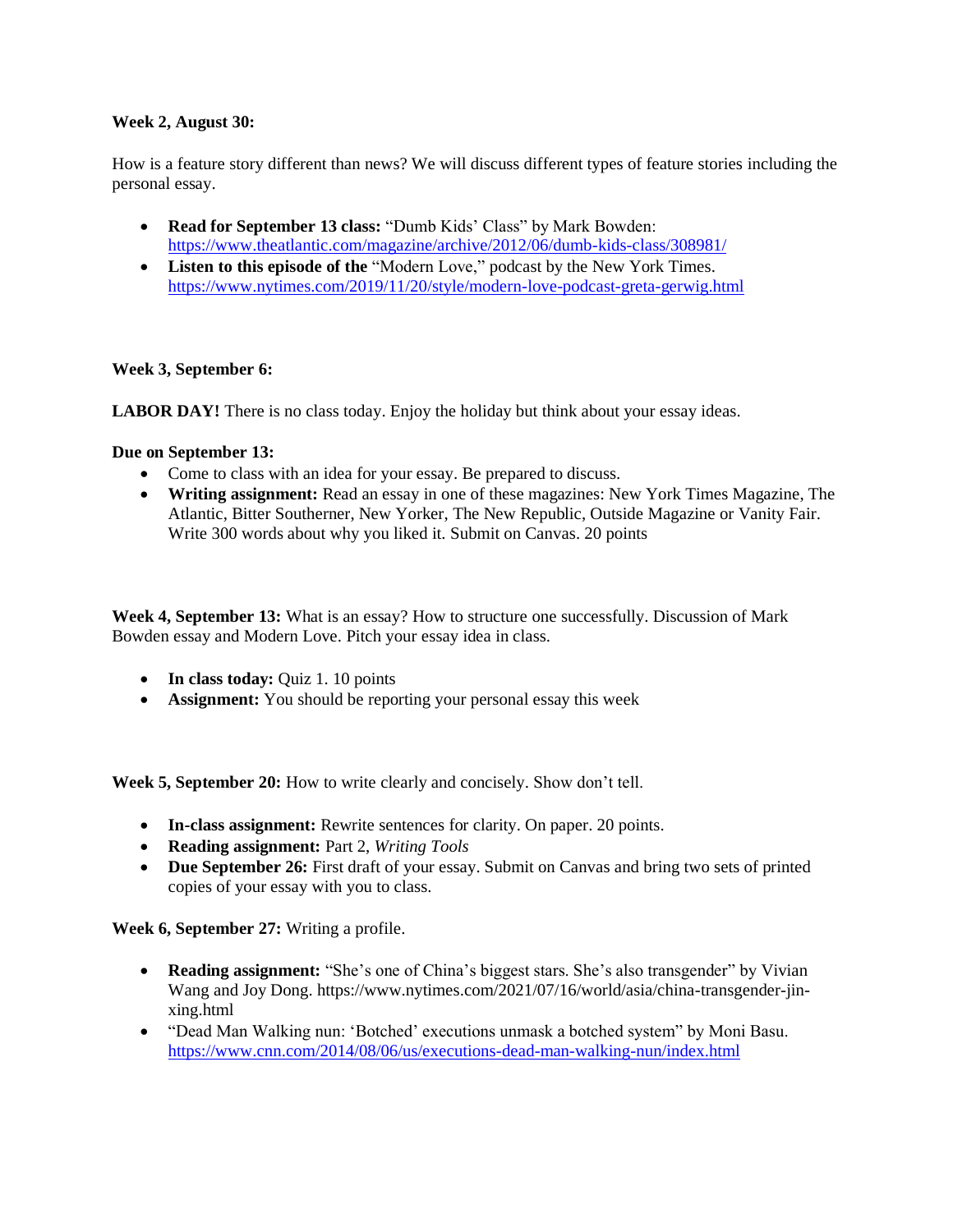**Week 6, October 4:** The art of the interview, part 1. Proust questionnaire. Discussion of assigned readings. **Guest speaker: Kamille Whittaker**, managing editor of Atlanta magazine.

- **Reading assignment:** Part 3, *Writing Tools*
- **Due October 10:** Final draft of your essay

**Week 7, October 11:** Open discussion of Writing Tools, Parts 1-3. Come to class with a question. The art of the interview, part 2. Begin brainstorming feature story ideas. Come to the next class ready to discuss.

- **In-class assignment:** Interview a classmate and tell us something surprising. 30 points.
- **Reading assignment:** Part 4, *Writing Tools*
- **Writing assignment:** Read a profile in a magazine or website of your choice (must be at least 800 words) and write 300 words on what worked and what didn't. Submit on Canvas. 20 points. Due October 18.

**Week 8, October 18:** Great beginnings and endings. How to grab a reader's attention: Writing great ledes and killer kickers. Guest speaker, TBD.

• **Writing assignment:** Find an online feature story lede that grabbed you and one you thought was poorly written. Submit the url for each story as well as 300 words about the ledes. 30 points. Due October 24.

**Week 9, October 25:** Descriptive writing. Using all your senses and details, details, details. Using voice and style.

- **In class activity**: The assignment will be described to you in class. 30 points.
- **Reading Assignment:** Part 5, *Writing Tools*
- •

**Week 10, November 1:** What makes a compelling story? Elements of a strong feature story.

- **Quiz 2:** 10 points
- **Due:** Ideas for in-depth feature. Come prepared to brainstorm in class.
- **Due:** Final draft of profile.
- **Reading assignment:** TBD

**Week 12, November 9:** In-depth feature writing. Build your story. Stay organized.

- **Reading assignment: TBD**
- **Due November 14:** Feature story draft. 100 points.